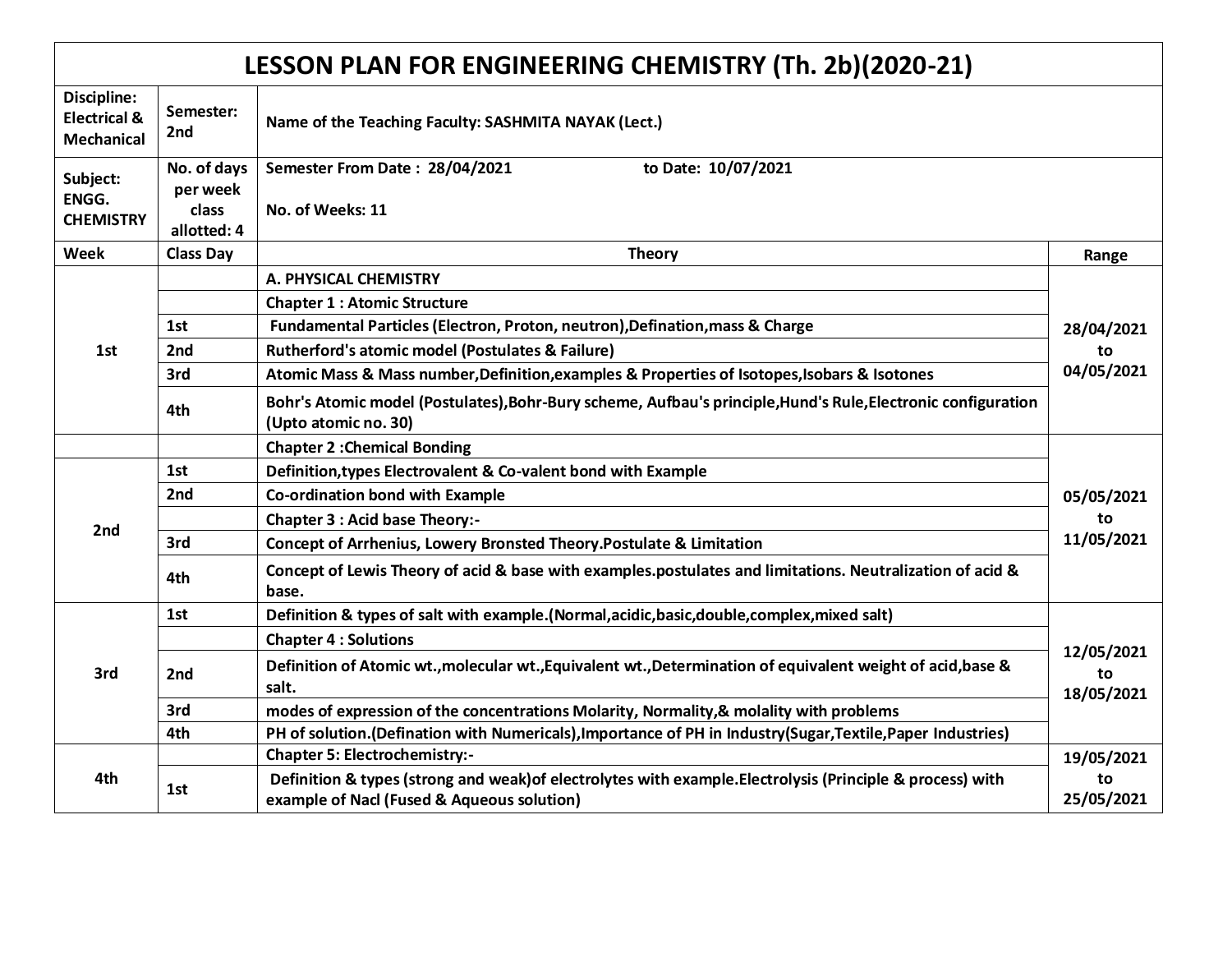|     | 2 <sub>nd</sub> | Faraday's 1st & 2nd law of electrolysis(statement, mathematical expression and simple numerical).Industrial<br>application of electrolysis. Electroplating (Zn only)            |                                |
|-----|-----------------|---------------------------------------------------------------------------------------------------------------------------------------------------------------------------------|--------------------------------|
|     |                 | <b>Chapter 6 : Corrosion:-</b>                                                                                                                                                  |                                |
|     | 3rd             | Definition & types of corrosion. Atmospheric & water line corrosion.                                                                                                            |                                |
|     | 4th             | Mechanism of rusting of Iron only.Protection from Corrosion by (i) Alloying, (ii) Galvanization                                                                                 |                                |
|     |                 | <b>B. INORGANIC CHEMISTRY</b>                                                                                                                                                   | 26/05/2021<br>to<br>01/06/2021 |
|     |                 | <b>Chapter 7 : Metallurgy:-</b>                                                                                                                                                 |                                |
| 5th | 1st             | Definition of Mineral, Ore, Gaunge nwith example. Distinction between Ore & Mineral.                                                                                            |                                |
|     | 2 <sub>nd</sub> | General methods of extraction of metals. Ore dressing, concentration (Gravity Separation), Magnetic<br>separation                                                               |                                |
|     | 3rd             | , Froth floatation & leaching., Oxidation (Calcination, Roasting)                                                                                                               |                                |
|     | 4th             | Reduction(Smelting,Definition & examples of flux & slag), Refining of the metal(Electro refining & Distillation<br>only)                                                        |                                |
|     |                 | <b>Chapter 8: Alloys:-</b>                                                                                                                                                      |                                |
|     | 1st             | Definition of alloy. Types of alloys (Ferro, Non ferro & Amalgam) with example., Composition & uses of<br>Brass, Bronze, Alnico, Duralumin                                      |                                |
|     |                 | <b>C. ORGANIC CHEMISTRY</b>                                                                                                                                                     | 02/06/2021                     |
| 6th |                 | <b>Chapter 9 : Hydrocarbons:-</b>                                                                                                                                               | to<br>08/06/2021               |
|     | 2 <sub>nd</sub> | Saturated & UnsaturatedHydrocarbons (Definition with Examples), Aliphatic & aromatic Hydrocarbons<br>(Huckle's Rule only) Difference between Aliphatic & aromatic hydrocarbons. |                                |
|     | 3rd             | <b>IUPAC System of nomenclature of Alkane., Alkene</b>                                                                                                                          |                                |
|     | 4th             | Alkyne, Nomenclature of Alkyl halide                                                                                                                                            |                                |
|     | 1st             | Nomenclature of Alcohol with bond line notation.                                                                                                                                | 09/06/2021<br>to<br>15/06/2021 |
|     | 2 <sub>nd</sub> | Uses of Benzene, Toluene, BHC, Phenol                                                                                                                                           |                                |
|     | 3rd             | Uses of Naphthalene, Anthracene, & Benzoic acid in daily life.                                                                                                                  |                                |
| 7th |                 | <b>D.INDUSTRIAL CHEMISTRY</b>                                                                                                                                                   |                                |
|     |                 | <b>Chapter 10: Water Treatment:-</b>                                                                                                                                            |                                |
|     | 4th             | Sources of water, Soft water & hard water, hardness, types of hardness (temporary or carbonate &<br>permanent or non-carbonate)                                                 |                                |
|     | 1st             | Removal of hardness by lime soda method., Cold lime soda method, Principle, process & advantages                                                                                | 16/06/2021<br>to<br>22/06/2021 |
| 8th | 2 <sub>nd</sub> | Hot lime soda method. Principle, process & advantages                                                                                                                           |                                |
|     | 3rd             | Advantages of hot lime over cold lime process.                                                                                                                                  |                                |